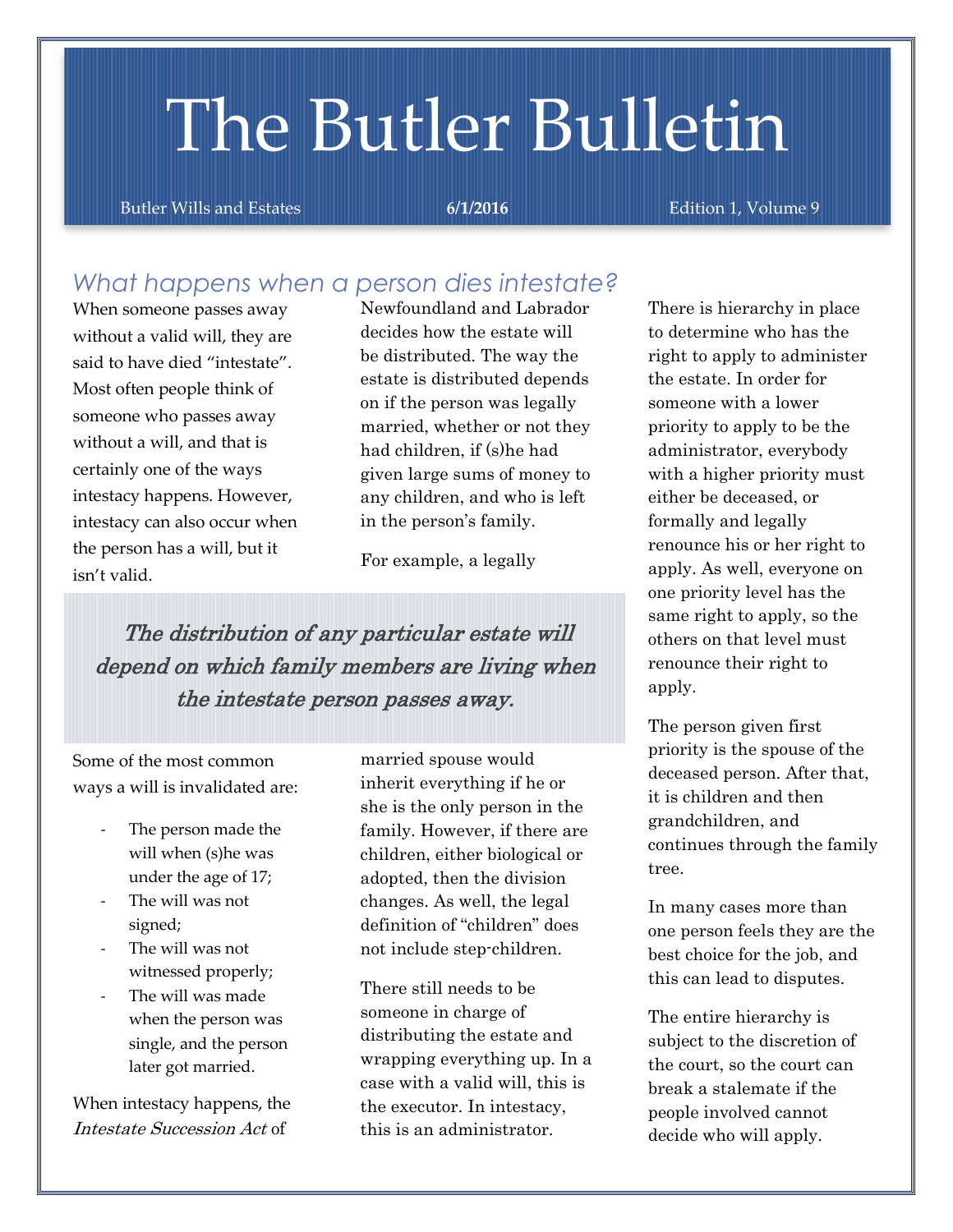#### What Happens When Someone Who Isn't a Lawyer Writes a Legal Document?

The straightforward answer is pretty obvious – you end up with a document that isn't very good. Unfortunately, in estate planning and business succession planning it's your family who is responsible for cleaning up the mess made by a weak document.

Often poor documents are made by people who think they know what they're doing but don't, or who have done it before and haven't been told about the problems it caused.

Either way, it's the same as going to a nurse instead of a doctor to have surgery. They each have different jobs, and while both are important, they require different skill sets.

Having someone other than a lawyer write your legal documents leaves you with an assortment of problems, most importantly a document that is based on information that is more than likely incorrect, or at best, outdated.

Also, people who aren't experienced in the area of estate law can't warn you of the potential pitfalls, because they aren't aware of them.

There are several regulations for correctly executing a legal document, for both witnessing and signing. These are things that someone outside of the legal profession might not know to complete. This means your document either isn't very reliable, or possibly not legal at all.

Here are some of the legal documents that are often written by people other than lawyers.

### Listen for us on VOCM, weekdays at 1:30!

## Powers of Attorney

This document is intended to give a lot of power regarding your finances to someone you trust when you have lost your capacity. We've had several clients whose financial advisors have drafted their POAs, assuming that since the document is about their money, someone in the financial industry should write it.

#### Shareholders Agreements

These documents are sometimes prepared by accountants. Although the contents relate to your business and finances, they are legal documents and therefore should be prepared by a lawyer.

#### **Wills**

Several of our clients have come in to get a wills package with their previous will in hand. Sometimes these documents have been prepared by a lawyer who previously completed other work for the person, but a fair number of them have been written by a Justice of the Peace or Commissioner for Oaths.

In each case, these wills are not very thorough, and leave the majority of the content open to interpretation.

If your will is valid, having unclear instructions in your will means your family is more than likely to argue when you've passed.

If your will isn't valid, it means your wishes won't be followed.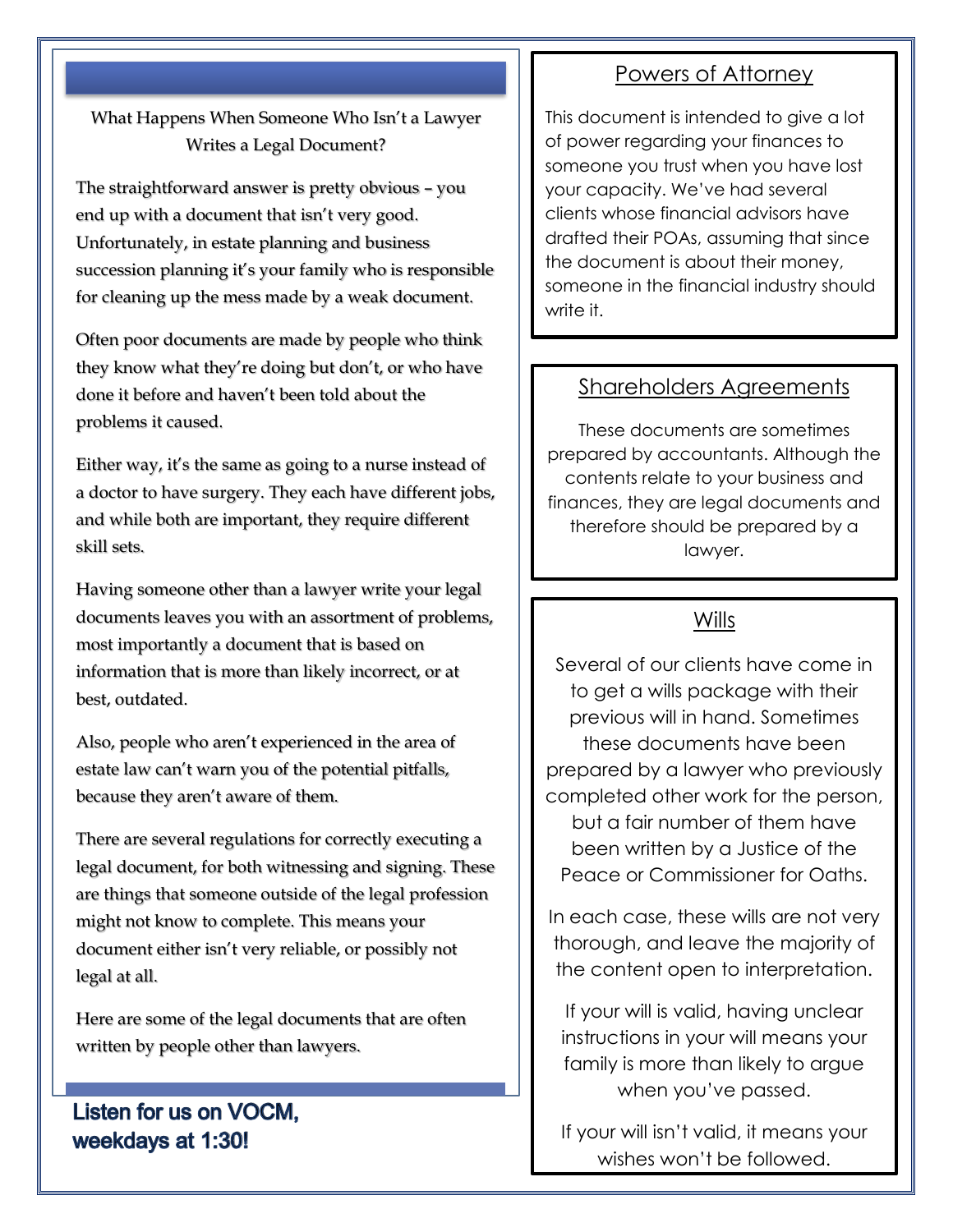#### What is a Memorandum of Personal Effects?

A Memorandum of Personal Effects is used in conjunction with your will to leave personal items to your friends and family. Put simply, it is a list.

Down one side of piece of paper describe the item you would like the person to have, and down the other write the name of the person you would like to receive it. A Memorandum can be changed as often as you like, and it doesn't need to be witnessed. As long as you sign and date it, your Memorandum is legally binding.

You can send a copy to the lawyer who did your will if you want, but it isn't necessary.

Also, mention in your will that you may leave a Memorandum so your executor knows to look for it. It's best to store your Memorandum with your will so that it can easily be found by your executor.

#### How to Use a Memorandum of Personal Effects

You can include just about anything in your Memorandum. Here are some tips for filling it in:

- 1. Don't include money or property. Adding these into your Memorandum can contradict or even revoke your will, so if you want to leave money or property to someone it is best to do so only in your will.
- 2. Describe the item. Giving accurate descriptions will cut down on confusion. For example, if you say you want to leave your ring to Suzy, and you have two rings, make sure it is clear which one you mean. Regardless of the type of item, try to use factual descriptors such as the color, design, or size. Descriptors such as "my favorite" are not helpful.
- 3. Make sure it is clear to whom you are leaving the item. Often families have several people in different generations with the same name, as the name is handed down. Including the person's relationship to you will help specify who you mean. For example, "my sister Suzanne" and "my niece Suzy" are two different people, and the difference is made clear by what your relationship is with that person.